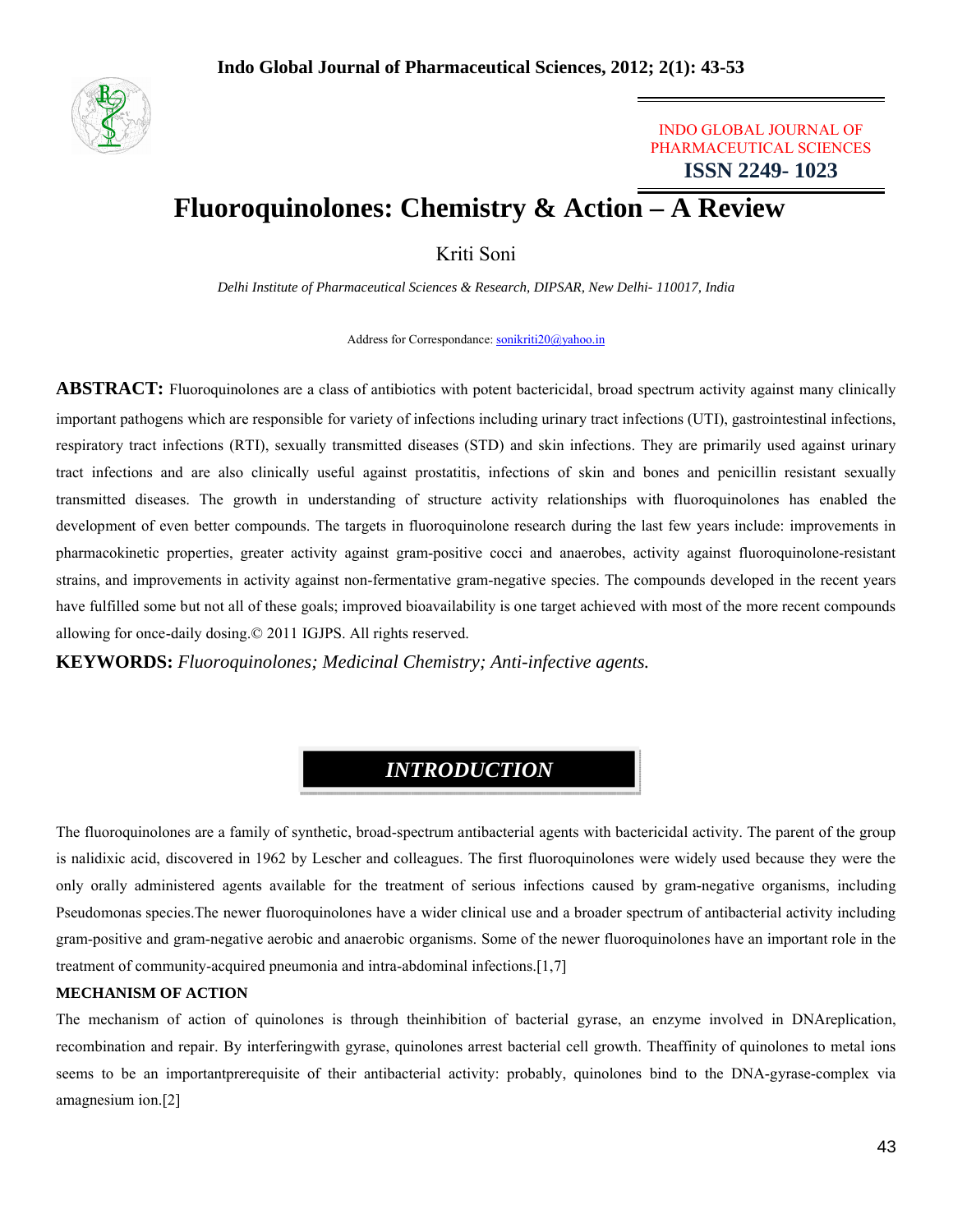

#### **Fluoroquinolones disadvantages or side effects [1,9]**

- Tendonitis or tendon rupture
- Multiple drug interactions
- Not used in children
- Newer quinolones produce additional toxicities to the heart that were not found with the older agents
- Gastrointestinal effects
- CNS effects: Headache, dizziness, and drowsiness have been reported with all fluoroquinolones.
- Phototoxicity: The degree of phototoxic potential of fluoroquinolones is as follows: lomefloxacin > sparfloxacin > ciprofloxacin > norfloxacin = ofloxacin = levofloxacin = gatifloxacin = moxifloxacin.
- Musculoskeletal effects.
- Hepatoxicity
- Cardiovascular effects
- Hypoglycemia/Hyperglycemia
- Hypersensitivity

#### **Fluoroquinolone advantages:** [1]

- Ease of administration
- Daily or twice daily dosing
- Excellent oral absorption
- Excellent tissue penetration
- Prolonged half-lives
- Significant entry into phagocytic cells
- Efficacy
- Overall safety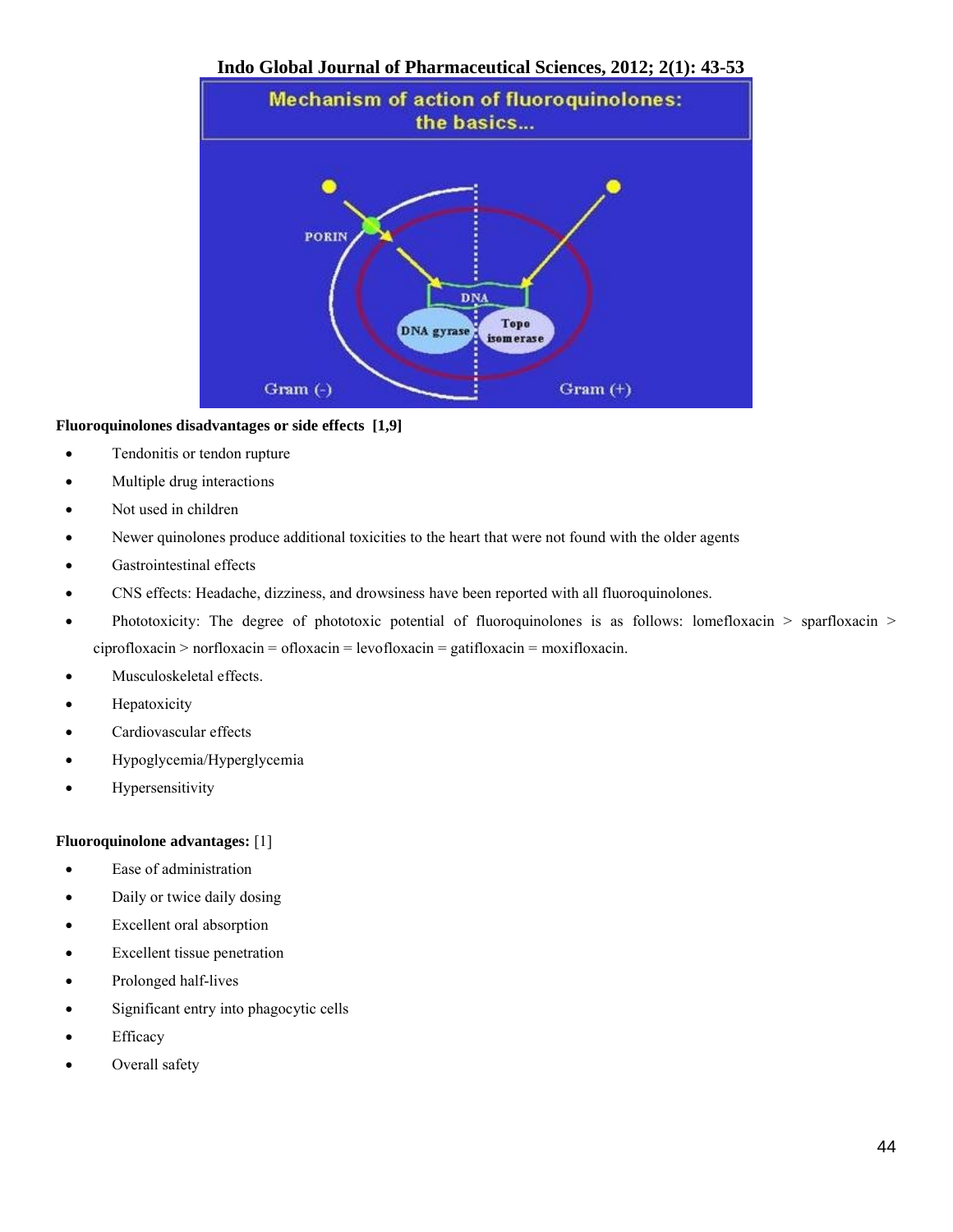#### **CLASSIFICATION**

Two main classifications for fluoroquinolones based on chemical structure and biological properties respectively has been described by Bryskier & Chantot , which logically embraces the majority of active compounds known till date.

#### **Chemical classification of Fluoroquinolones [3]**

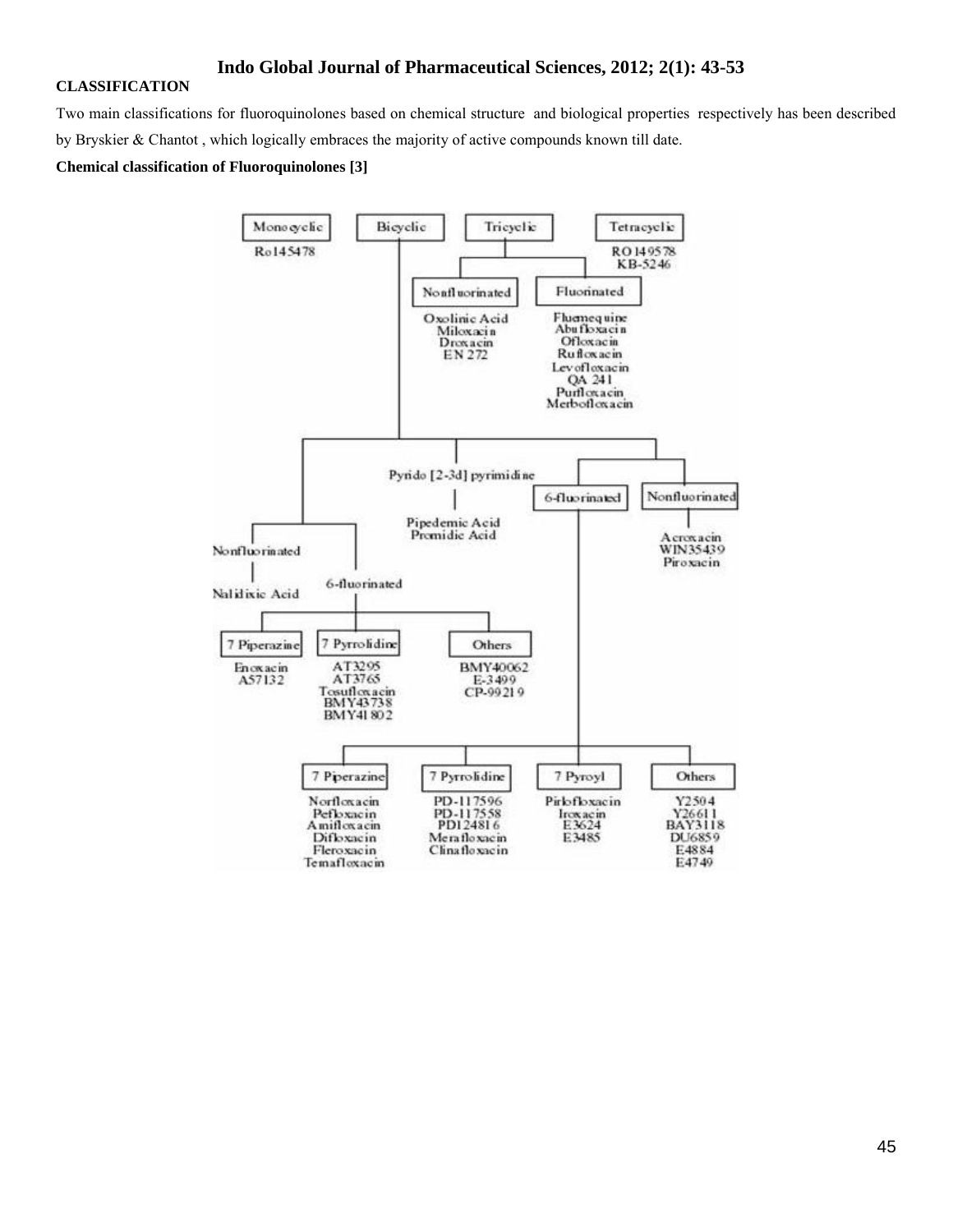**Biological classification of fluoroquinolones [3]**



### **Classification On The Basis Of Spectrum Of Activity [4,10,11,12,13,14,15]**

| <b>Class and agent</b>     | Half-<br>life*           | Route of<br>administration | <b>Dosage</b><br>adjustment<br>required | <b>Significant adverse</b><br>effects†                      | Significant drug interactions:         |  |  |  |
|----------------------------|--------------------------|----------------------------|-----------------------------------------|-------------------------------------------------------------|----------------------------------------|--|--|--|
| <b>First generation</b>    |                          |                            |                                         |                                                             |                                        |  |  |  |
| Nalidixic acid (NegGram)   | 60 to 90<br>minutes      | Oral                       | Renal<br>impairment                     |                                                             | Warfarin (Coumadin)                    |  |  |  |
| Cinoxacin (Cinobac)        | $1.1$ to<br>2.7<br>hours | Oral                       | Renal<br>impairment                     | Hypersensitivity (fewer<br>than 3 percent of<br>recipients) |                                        |  |  |  |
| <b>Second generation</b>   |                          |                            |                                         |                                                             |                                        |  |  |  |
| Norfloxacin (Noroxin)      | $2.3$ to<br>5.5<br>hours | Oral                       | Renal<br>impairment                     |                                                             | Warfarin, cyclosporine<br>(Sandimmune) |  |  |  |
| Lomefloxacin<br>(Maxaquin) | 7 to 8.5<br>hours        | Oral                       | Renal<br>impairment                     | Phototoxicity, headache<br>(3 to 44 percent of              |                                        |  |  |  |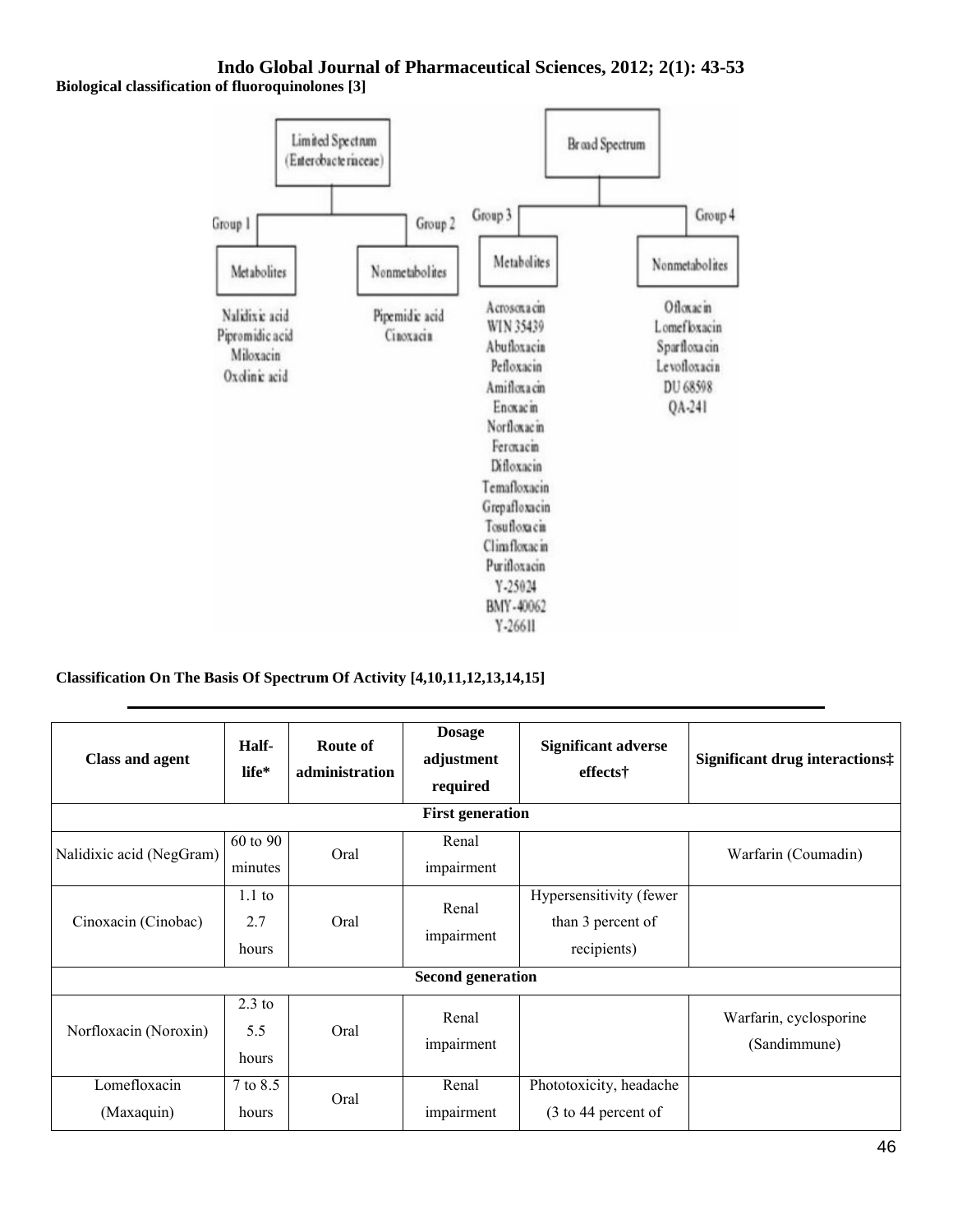| <b>Class and agent</b>                                 | Half-<br>life*    | Route of<br>administration | <b>Dosage</b><br>adjustment<br>required                                    | <b>Significant adverse</b><br>effects†                                                                 | <b>Significant drug interactions:</b>                                                                                                                                                              |
|--------------------------------------------------------|-------------------|----------------------------|----------------------------------------------------------------------------|--------------------------------------------------------------------------------------------------------|----------------------------------------------------------------------------------------------------------------------------------------------------------------------------------------------------|
|                                                        |                   |                            |                                                                            | recipients), abdominal<br>pain (11 percent), nausea<br>$(5.6$ percent)                                 |                                                                                                                                                                                                    |
| Enoxacin (Penetrex)                                    | 3.3 to 7<br>hours | Oral                       | Renal or hepatic<br>impairment<br>(patients with<br>advanced<br>cirrhosis) | Phototoxicity (mild)                                                                                   | Warfarin, ranitidine (Zantac),<br>bismuth subsalicylate,<br>theophylline, caffeine                                                                                                                 |
| Ofloxacin (Floxin)                                     | 5 to 8<br>hours   | Oral,<br>intravenous       | Renal or hepatic<br>impairment<br>(patients with<br>severe disease)        | Insomnia (13 percent of<br>recipients)                                                                 | Warfarin                                                                                                                                                                                           |
| Ciprofloxacin (Cipro)                                  | 3 to 5.4<br>hours | Oral,<br>intravenous       | Renal<br>impairment                                                        | Nausea, vomiting,<br>abdominal pain                                                                    | Warfarin, theophylline,<br>caffeine, cyclosporine,<br>glyburide (Micronase)                                                                                                                        |
|                                                        |                   |                            | <b>Third generation</b>                                                    |                                                                                                        |                                                                                                                                                                                                    |
| Levofloxacin (Levaquin)                                | 6 hours           | Oral,<br>intravenous       | Renal<br>impairment                                                        | Headache, nausea (6.6<br>percent of recipients),<br>diarrhea                                           |                                                                                                                                                                                                    |
| Sparfloxacin (Zagam)                                   | 21 hours          | Oral                       | Renal<br>impairment                                                        | Phototoxicity (8 percent<br>of recipients), QT-<br>interval prolongation,<br>torsades des pointes      | Drugs that prolong the QT<br>interval, including class I<br>antiarrhythmics, tricyclic<br>antidepressants, phenothiazines,<br>cisapride (Propulsid), §<br>pentamidine (Pentam) and<br>erythromycin |
| Gatifloxacin (Tequin)                                  | 7 hours           | Oral,<br>intravenous       | Renal<br>impairment                                                        |                                                                                                        | Same as for sparfloxacin                                                                                                                                                                           |
| Moxifloxacin (Avelox)                                  | 12 hours          | Oral                       | Hepatic<br>impairment                                                      | QT-interval prolongation                                                                               | Same as for sparfloxacin                                                                                                                                                                           |
|                                                        |                   |                            | <b>Fourth generation</b>                                                   |                                                                                                        |                                                                                                                                                                                                    |
| Trovafloxacin<br>(Trovan)Alatrofloxacin<br>(Trovan IV) | 7.8<br>hours      | Oral<br>Intravenous        | Hepatic<br>impairment<br>(patients with<br>mild to moderate                | Dizziness (2.4 to 11<br>percent of recipients),<br>severe hepatotoxicity<br>(rare), candidal vaginitis | Morphine, citric acid-sodium<br>citrate (Bicitra)                                                                                                                                                  |
|                                                        |                   |                            | cirrhosis)                                                                 | (1 to 10 percent)                                                                                      |                                                                                                                                                                                                    |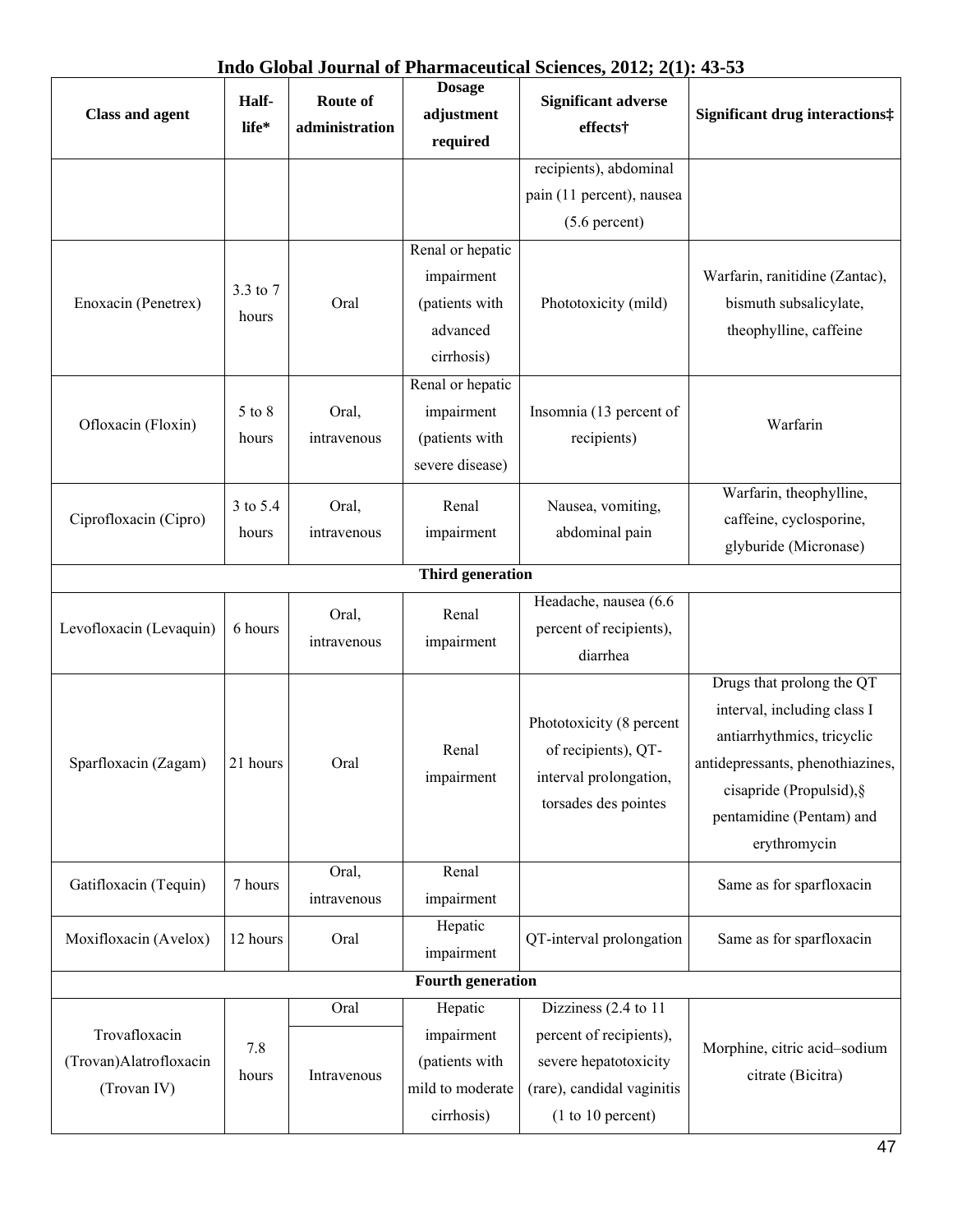\*—Half-lives are significantly increased for renally eliminated compounds.

†—All quinolones cause nausea, insomnia, headache and dizziness (3 percent or more of recipients); tendon rupture and cartilage damage are considered a possible effect of any quinolone.

‡—All quinolones interact with sucralfate (Carafate), antacids containing aluminum or magnesium, iron, calcium and zinc.

§—As of July 14, 2000, cisapride will be available only to patients who meet specific clinical eligibility criteria for a limited-access protocol.

#### **Chemical structures of some commonly used fluoroquinolones[3]**



#### **Structure-Activity Relationship:[3,6,8]**

#### **Position 1:**

- Earlier study indicated that substitution at N-1 position is important for Anti-bacterial activity .
- QSAR analysis of a set of N-1 allyl and alkyl derivatives suggested and optimum STERIMOL length of 0.42 nm , corresponding approximately to an ethyl group.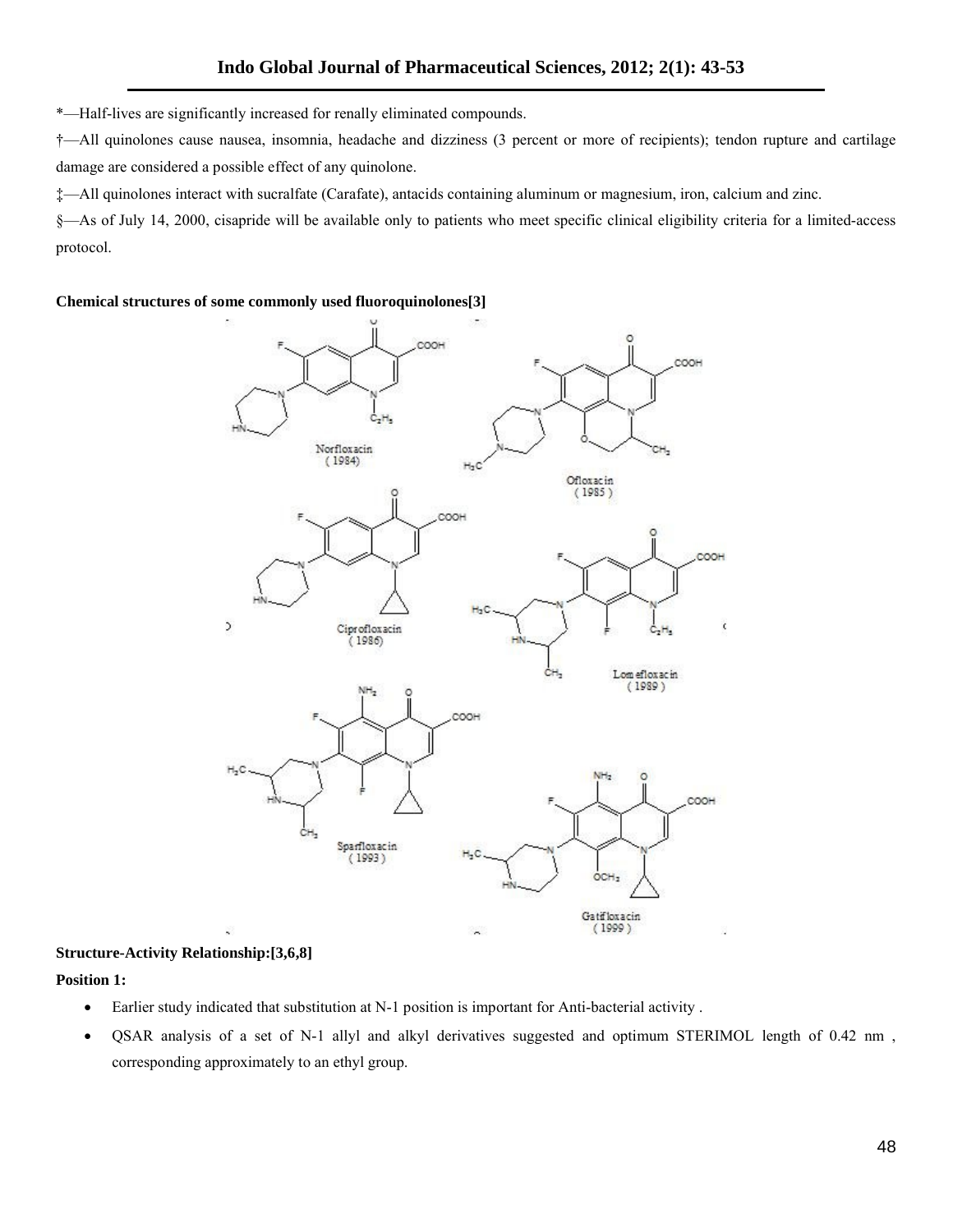

- STERIMOL is a program that calculates a set of five parameters characterizing size and shape of a substituent .
- STERIMOL length is defined as length of substituent along the axis of bond between the substituent and the parent molecule.
- Subsequently, the discovery of potent quinolones with N-1 phenyl and N-1 cyclopropyl substitutions indicated that with respect to an N-1 substituent, in addition to steric bulk, there are other factors such as electronic- $\pi$  donation and ideal spatial effects that also have a great influence on their biological activities .
- Introduction of a t-butyl group at N-1 produced quinolones with enhanced activity against gram positive bacteria with minor reduction of activity against gram negative bacteria .
- In general , cyclopropyl group appears to be optimum for activity. e.g Ciprofloxacin.

#### **Position - 3 :**

 Position 3 and 4 , having a link between the carboxylic acid group and the keto group are generally considered necessary for binding of quinolones to DNA gyrase .



 Classical studies have produced no active quinolone with a significant modification of C-3 carboxylic acid group , with exception of groups which are converted in vivo to carboxylic acid group .

#### **Position - 4 :**

 Position - 4 has not been extensively explored and replacement of 4- keto group with other groups has generally produced inactive or weakly active compounds.

#### **Position - 5 :**



- Compounds with small substituents such as nitro, amino , halo, alkyl groups have been synthesized . Among them , C-5 amino group enhances absorption and / or tissue distribution . e.g Sparfloxacin .
- The incidence of photo toxicity of Sparfloxacin is the lowest of the fluoroquinolones, because of the presence of the 5amino group , which counteracts the effect of the 8- fluoro substituent .

#### **Position - 6 :**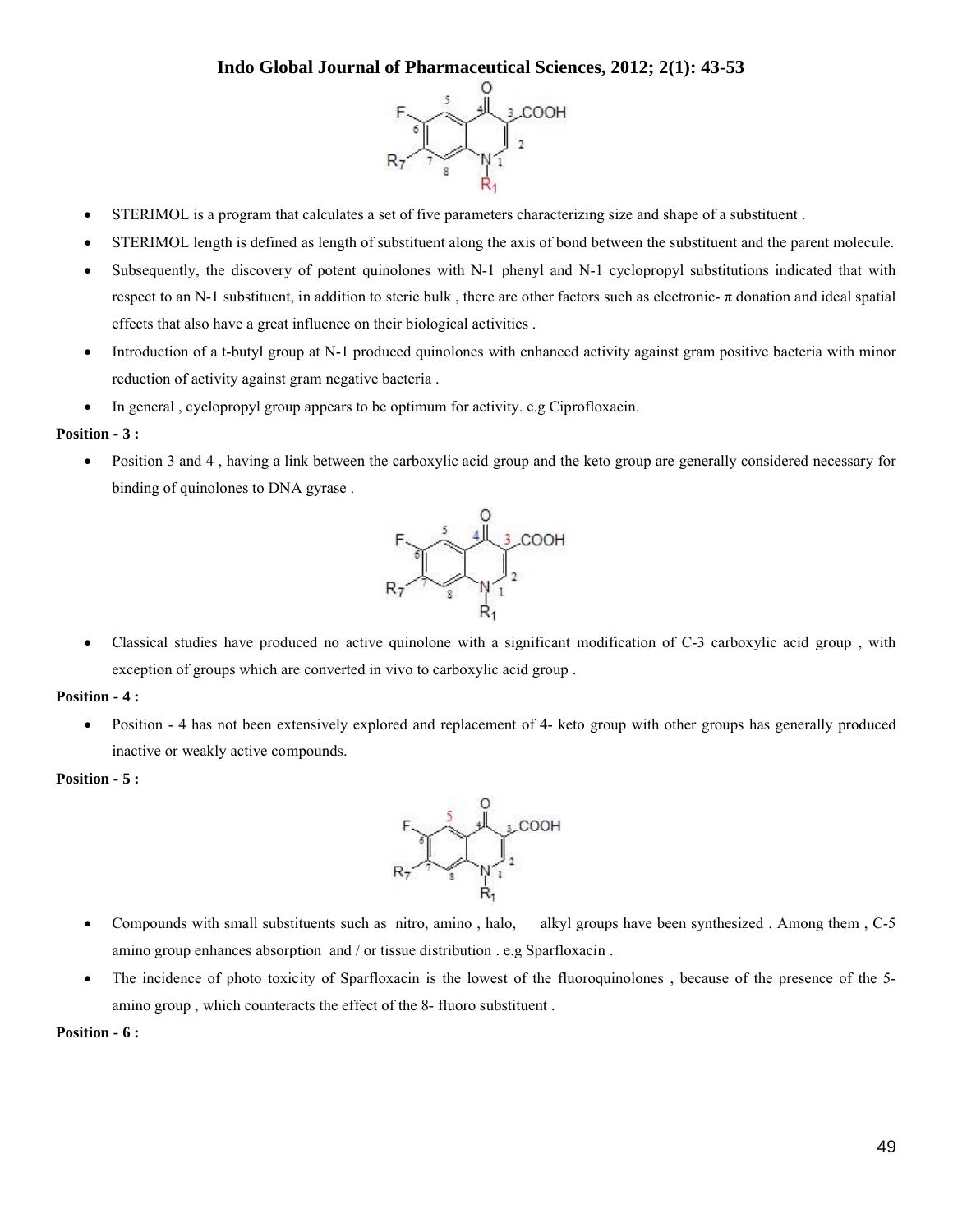

- Of various C-6 substituents, H, Cl, Br, F, CH<sub>3</sub>, S- CH<sub>3</sub>, CO CH<sub>3</sub>, CN, NO<sub>2</sub> etc the addition of a fluorine atom resulted in a dramatic increase in anti-bacterial potency .
- Fluoro group at C-6 seems to improve both the DNA gyrase complex binding ( 2 to 17 folds ) and cell penetration ( 1 to 70 folds ) of the corresponding derivatives with no substitution at C-6.

#### **Position - 7 :**

- C-7 piperazinyl group in addition to C-6 fluorine substituent has anti-bacterial potency for superior to that of earlier classical quinolones against both gram-positive and gram-negative bacteria .
- In general, quinolones with small or linear C-7 substituents ( H , Cl , CH<sub>3</sub> NH<sub>2</sub>-CH<sub>2</sub>- CH<sub>2</sub>- NH<sub>2</sub>, NH- CH<sub>3</sub> NH-NH<sub>2</sub>) possess moderate to weak anti-bacterial activities .



- Various substitutions tried at C-7 position are -
- substituted piperazinyl
- substituted pyrrolidinyl
- substituted morpholinyl
	- In general, the substitution of methyl at C-4 position of the piperazinyl group enhances gram-positive anti-bacterial activity with slight decrease in gram-negative activity .

#### **Position - 8 :**

C-8 fluoro or chloro derivatives are more active in-vivo , owing to better oral absorption .



- Oxygen substituent at C-8 position , where substituent is part of ring system has been shown to have better in vivo efficacy .
- C-8 methoxy or ethoxy group appears to increase the spectrum of activity .
- C-8 methoxy ( e.g Gatifloxacin ) has been shown to contribute significant activity against anaerobes .

#### **BACTERIAL RESISTANCE**

Gram-positive and gram-negative bacteria have been reported to be resistant to quinolones. This resistance appears to be the result of one of three mechanisms: alterations in the quinolone enzymatic targets (DNA gyrase), decreased outer membrane permeability or the development of efflux mechanisms.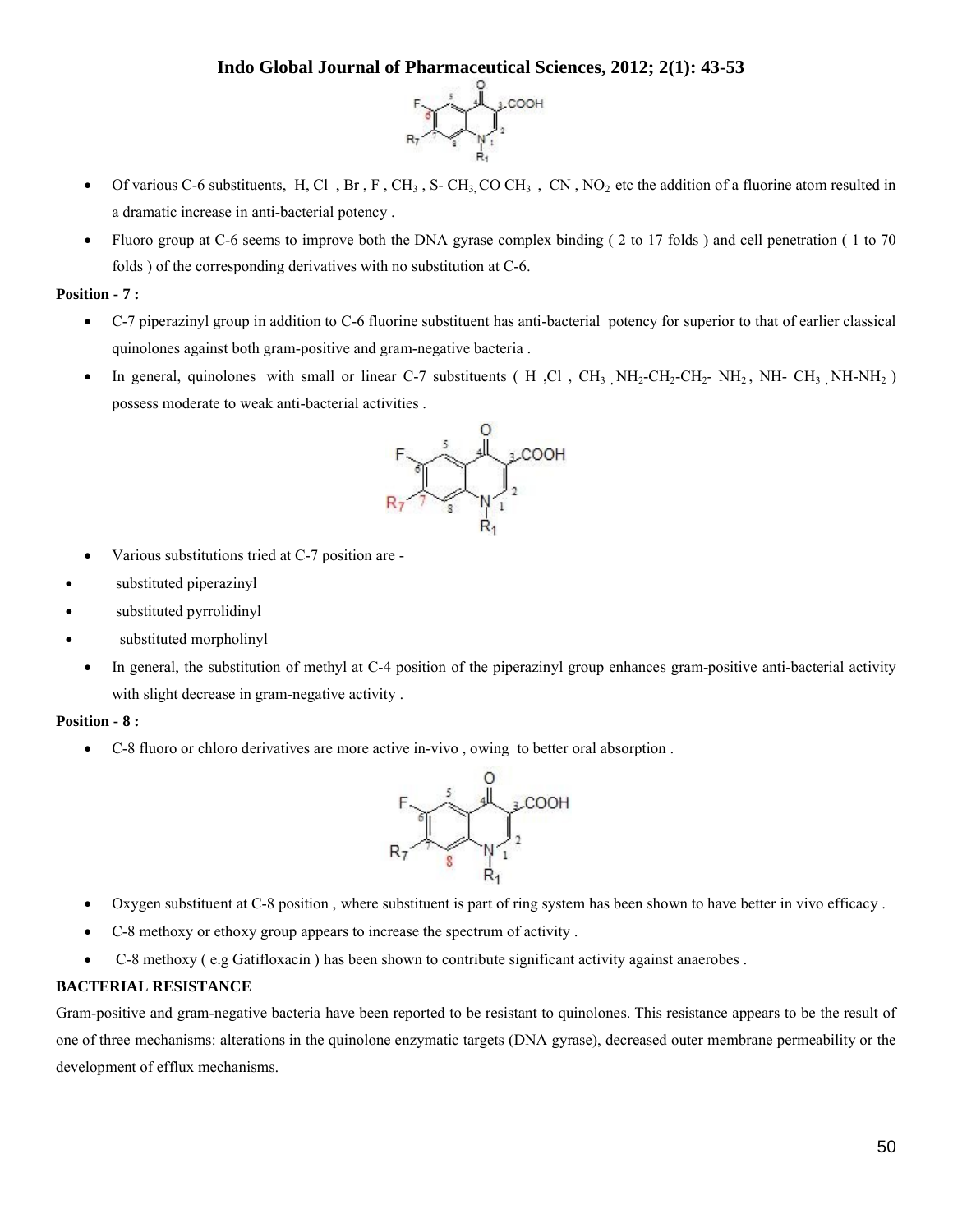The accumulation of several bacterial mutations (DNA gyrase and bacterial permeability) has been associated with the development of very high minimum inhibitory concentrations to ciprofloxacin in isolates of Staphylococcus aureus, Enterobacteriaceae species and P. aeruginosa.

Resistance to quinolones can also develop because of alterations in bacterial permeability and the development of efflux pumps. This resistance mechanism is shared with antimicrobial agents structurally unrelated to the quinolones, such as the betalactams, tetracyclines and chloramphenicol (Chloromycetin).

Cross-resistance among the quinolones is expected, but the extent to which the minimum inhibitory concentration is affected varies from agent to agent. Therefore, the bacterial susceptibility and pharmacokinetic profiles of each quinolone should be considered in determining the effectiveness of specific agents.[4,9]



**Some Recent Trends In Chemical Modifcations:[3]**

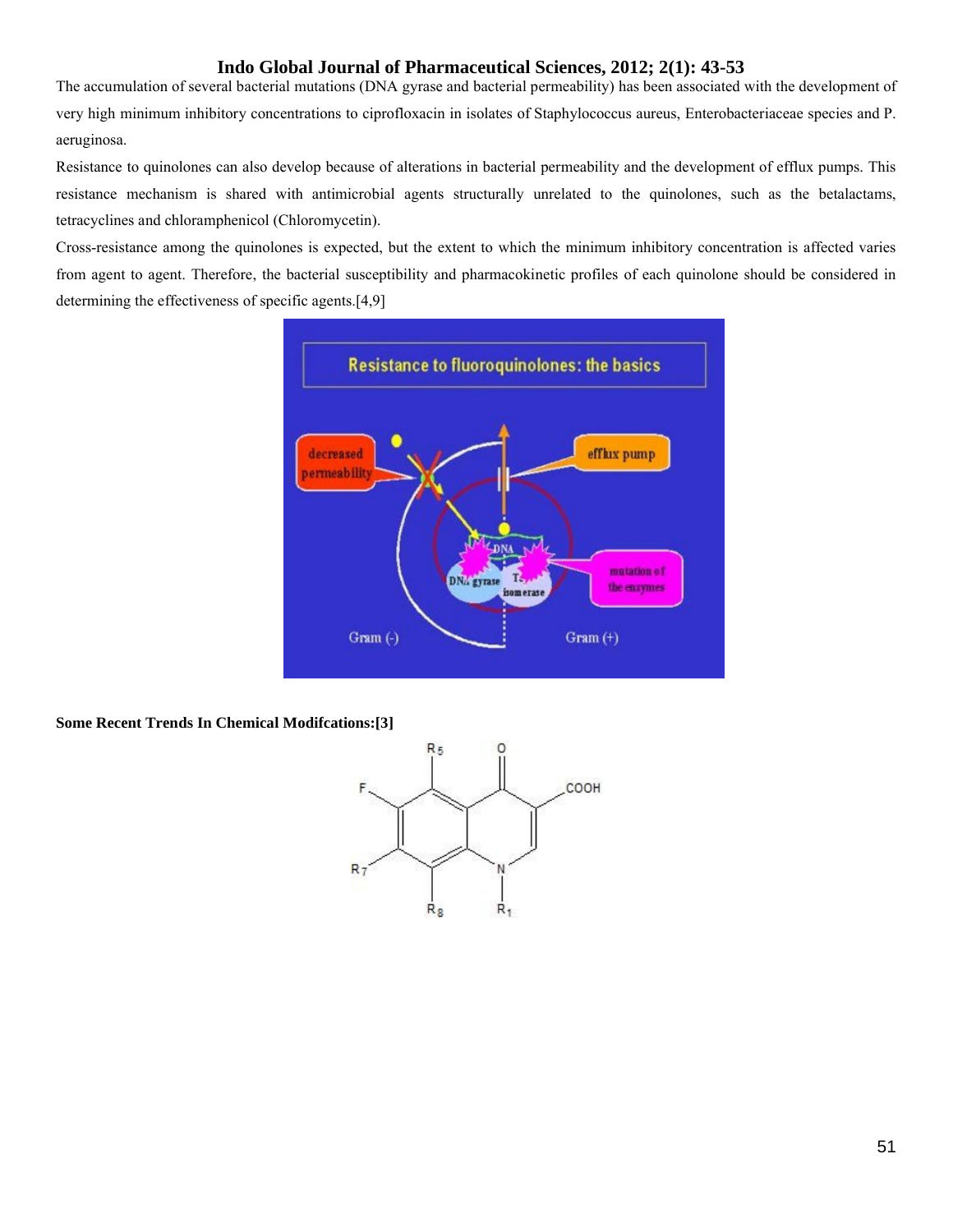| Name                                   | $\mathbb{R}_1$ | $R_5$           | $R_7$           | $\rm R_S$        |
|----------------------------------------|----------------|-----------------|-----------------|------------------|
| Merafloxacin<br>(preclinical<br>phase) | $-C2H5$        | H               | $\frac{1}{N}$   | $\mathbb F$      |
| Balofloxacin<br>(phase -II)            |                | H               | NH <sub>2</sub> | OCH <sub>3</sub> |
| Olamufloxacin<br>(phase -III)          |                | NH <sub>2</sub> | NH <sub>2</sub> | CH <sub>3</sub>  |
| WQ-2944<br>(preclinical<br>phase)      | $H_2N$         | Η               | $-NH-CH3$       | CH <sub>3</sub>  |
| $DK-$<br>507<br>K<br>(phase-I)         |                | H               | NH <sub>2</sub> | OCH <sub>3</sub> |

 **Table No. 6**

#### **Rapid Color Test Identification System forScreening of Counterfeit Fluoroquinolone**

Oxidation of ferrous ammonium sulfate

Solution A: Ferrous ammonium sulfate solution 0.1% (w/v) in 1% H2SO4.

Procedure: To the solid sample, 0.5 mL solution A was added followed by sodium bicabonate till effervescence ceased. Development of yellow-red color indicated presence of fluoroquinolones. The blank had no color.

Test for fluoride with Zr-EDTA-PV (Zirconium-Ethylene diamine tetracetic acid-Pyrocatechol violet) reagent Solution A

The acetate buffer of pH 4.2 was prepared by dissolving 3.7 mL glacial acetic acid and 2.177 g sodium acetate trihydrate in 50 mL water.

Solution B

0.02 g ZrOCl2, 0.03 g EDTA and 0.001 g pyrocatechol violet were dissolved in water. To this 25 mL solution A was added and volume was made up to 100 mL. This reagent is stable for nearly 2 weeks at room temperature  $\sim$  30 oC).

Procedure

The drug sample was fused with 50 mg of NaNO3 in a wide mouth glass tube. After cooling, 25 mg NH4Cl was added and heating was resumed till effervescence ceased. After cooling, the solid mass was dissolved in 0.5 mL water and 0.5 mL solution B was added. The color change of solution B from blue to yellow indicated positive test for fluoroquinolones.[5]